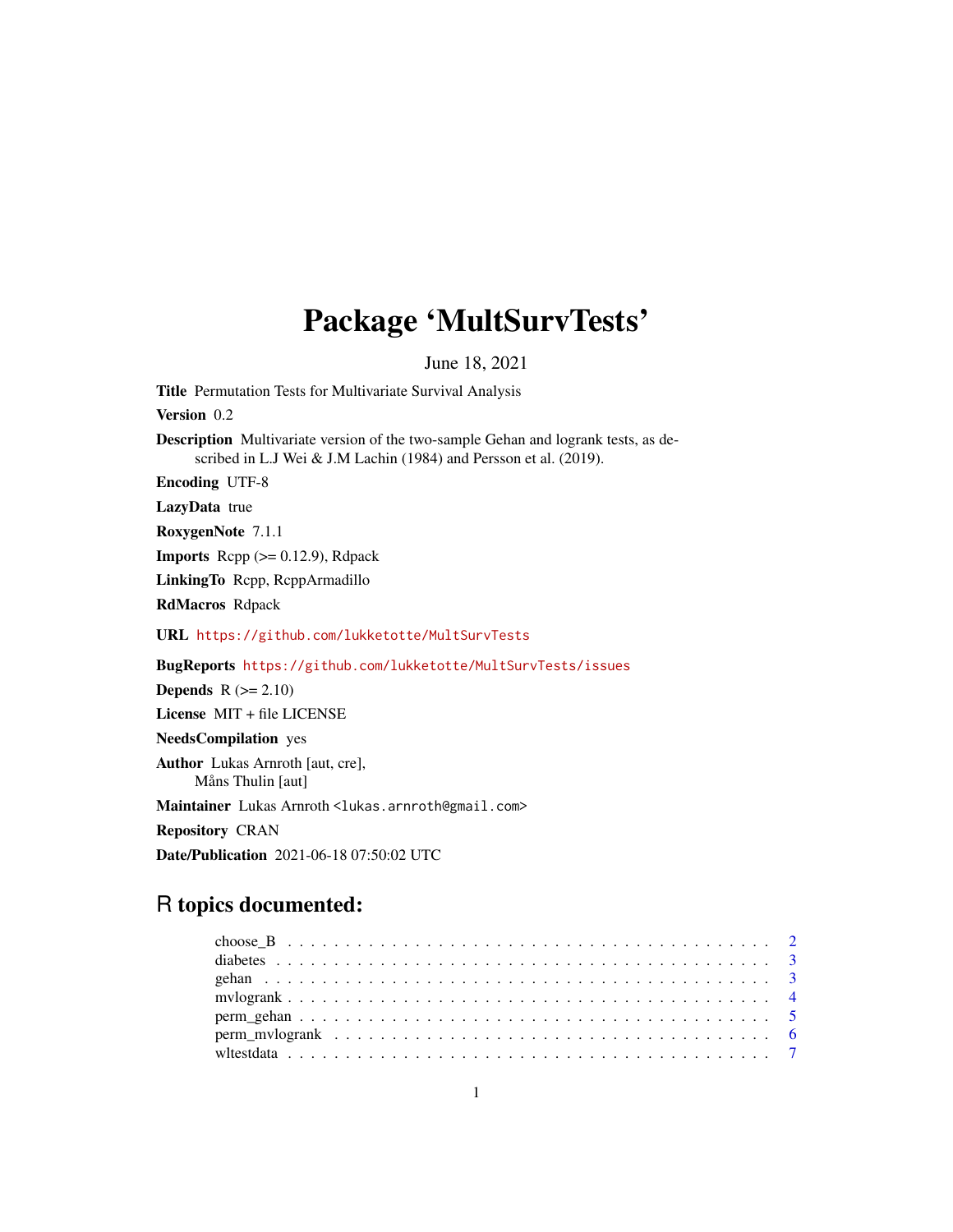#### <span id="page-1-0"></span>**Index** [8](#page-7-0) **8**

<span id="page-1-1"></span>

# Description

Computes the value of B for a permutation test required to obtain a specified accuracy when approximating the permutation p-values using B random permutations.

# Usage

 $choose_B(p0 = 0.05, width = 0.01, conf. level = 0.95)$ 

# Arguments

| p0         | A guess for the p-value. Can be based e.g. on a small number of simulations.<br>The default is 0.05. |
|------------|------------------------------------------------------------------------------------------------------|
| width      | The desired width of the Clopper-Pearson interval. The default is 0.01.                              |
| conf.level | The confidence level of the Clopper-Pearson interval. The default is 0.95.                           |

# Details

Computations are based on the Clopper-Pearson interval, using a formula from Thulin (2014). The procedure is described in Section 3.3 in Persson et al. (2019).

# Value

B

#### References

Persson I, Arnroth L, Thulin M (2019). "Multivariate two sample permutation tests for trials with multiple time to event outcomes." *Pharmaceutical Statistics*, 18, 476–485. doi: [10.1002/pst.1938,](https://doi.org/10.1002/pst.1938) <https://doi.org/10.1002/pst.1938>.

Thulin M (2014). "The cost of using exact confidence intervals for a binomial proportion." *Electronic Journal of Statistics*, 8(1), 817–840. doi: [10.1214/14EJS909,](https://doi.org/10.1214/14-EJS909) [https://doi.org/10.1214/](https://doi.org/10.1214/14-EJS909) [14-EJS909](https://doi.org/10.1214/14-EJS909).

# Examples

```
# B required to achieve an expected width of 0.02 when
# the p-value is approximately 0.1:
choose_B(p0 = 0.1, width = 0.02)
```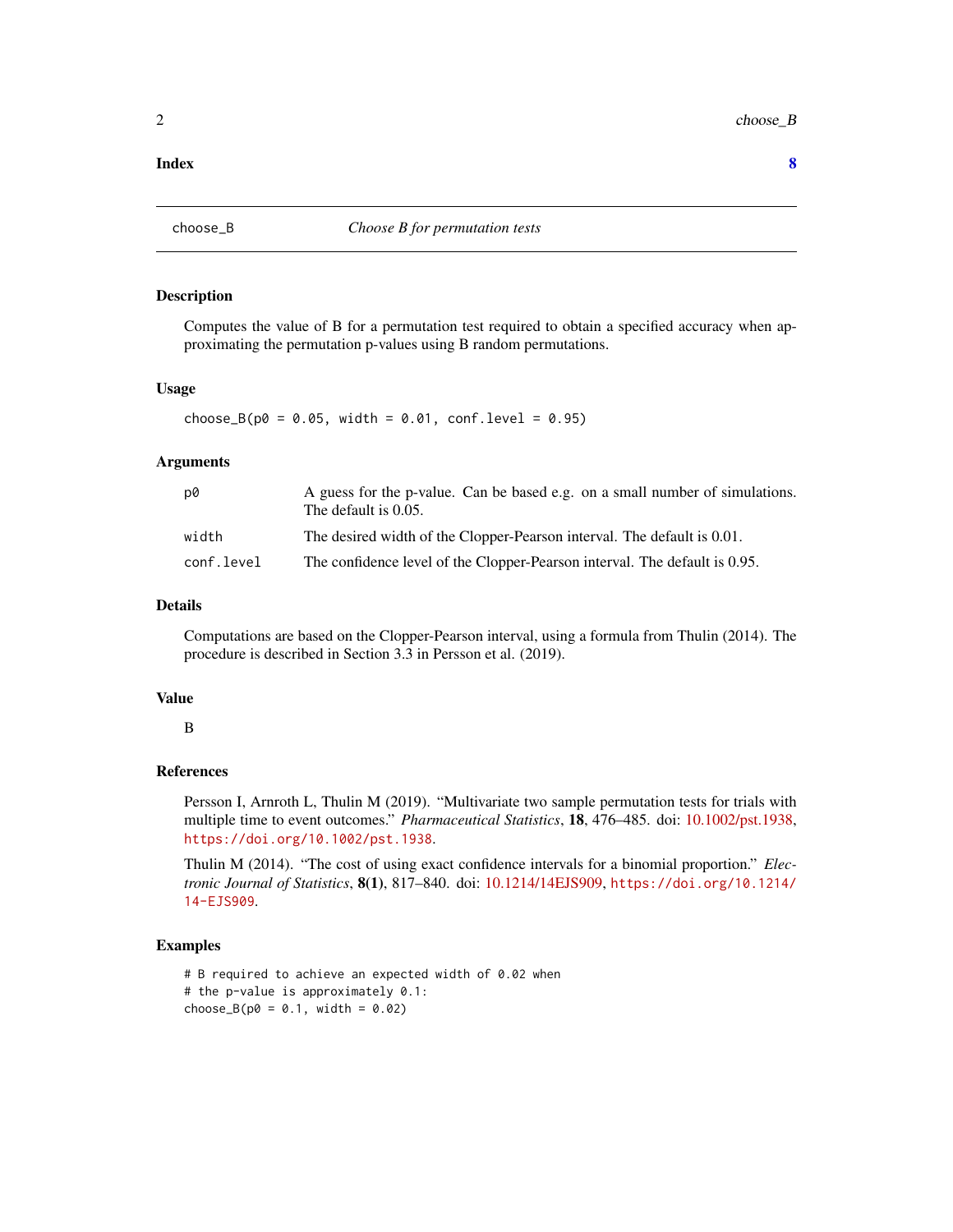<span id="page-2-0"></span>diabetes *Diabetes Data*

# Description

Diabetic retinopathy: how strongly are times to blindness of a treated and an untreated eye correlated in patients suffering from diabetic retinopathy? The analysis is based on a sample of n=197 paired failure times (censoring 73% and 49% for the treated and untreated eyes, respectively) described by Huster, Brookmeyer, and Self (1989). Both eyes of an individual are observed for the same time, and therefore dots on the diagonal generally indicate pairs of censored times.

# Usage

diabetes

# Format

A data.frame containing 197 rows.

# Source

<https://www.mayo.edu/research/documents/diabeteshtml/DOC-10027460/>

# References

Huster WJ, Brookmeyer R, Self SG (1989). "Modelling paired survival data with covariates." *Biometrics*, 45, 145–156. doi: [10.2307/2532041,](https://doi.org/10.2307/2532041) <https://doi.org/10.2307/2532041>.

gehan *Gehan test*

# Description

Computes the multivariate Gehan test statistic.

# Usage

```
gehan(x, y, delta_x, delta_y, n1, n2, p, k = 1L, l = 1L)
```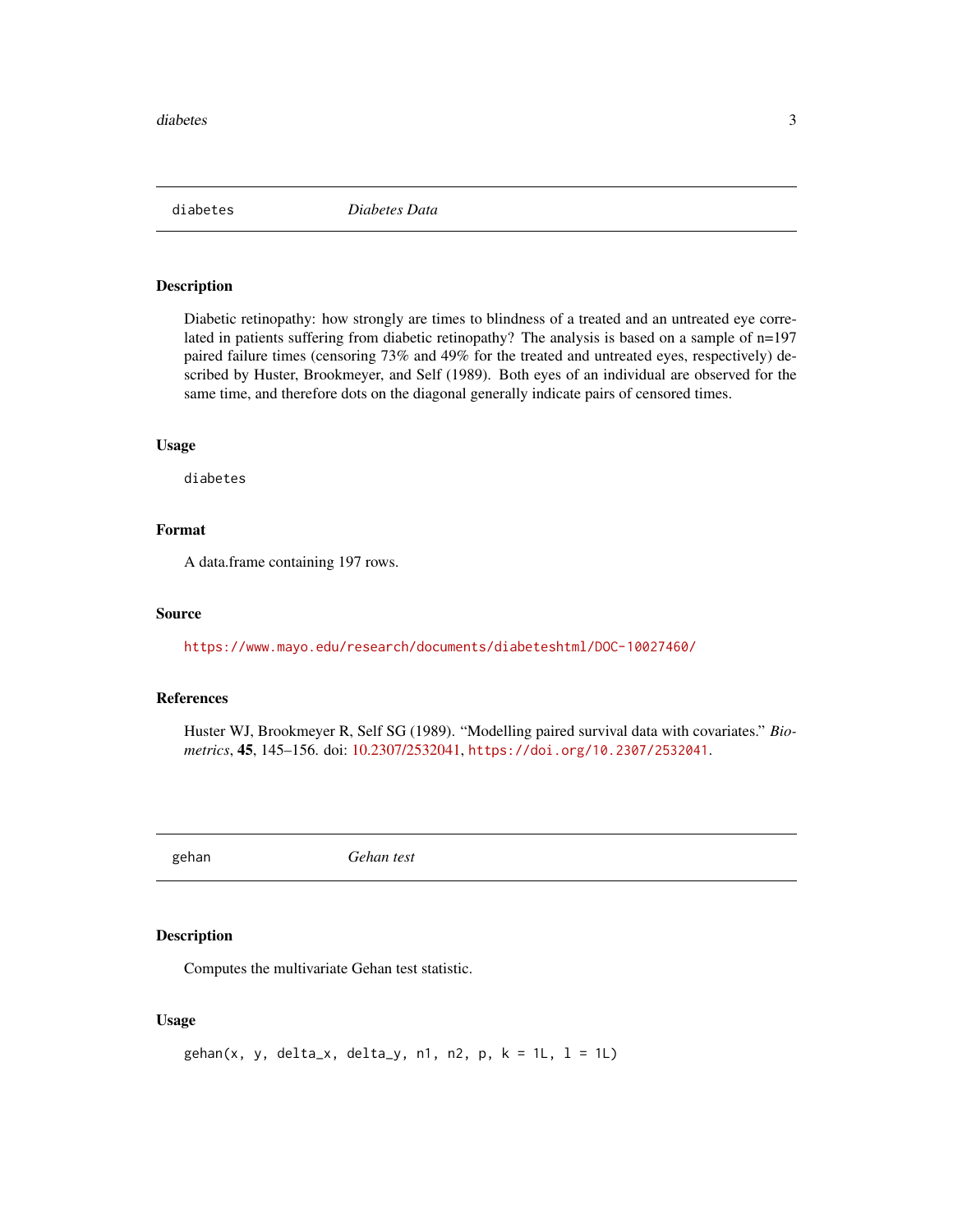# Arguments

| x              | Matrix                                           |
|----------------|--------------------------------------------------|
| у              | Matrix                                           |
| delta_x        | Matrix                                           |
| delta_y        | Matrix                                           |
| n1             | Integer. Set as the number of rows in x          |
| n <sub>2</sub> | Integer. Set as the number of rows in y          |
| р              | Integer. Set as the number of columns in x and y |
| k              | Integer.                                         |
|                | Integer.                                         |

# Value

1x1 matrix containing a numeric

mvlogrank *Mvlogrank test*

# Description

Computes the multivariate logrank test statistic.

# Usage

```
mvlogramk(x, y, delta_x, delta_y, n1, n2, p, k = 1L, 1 = 1L)
```
# Arguments

| x              | Matrix                                           |
|----------------|--------------------------------------------------|
| у              | Matrix                                           |
| $delta_x$      | Matrix                                           |
| delta_y        | Matrix                                           |
| n <sub>1</sub> | Integer. Set as the number of rows in x          |
| n <sub>2</sub> | Integer. Set as the number of rows in y          |
| р              | Integer. Set as the number of columns in x and y |
| k              | Integer.                                         |
|                | Integer.                                         |

# Value

1x1 matrix containing a numeric

<span id="page-3-0"></span>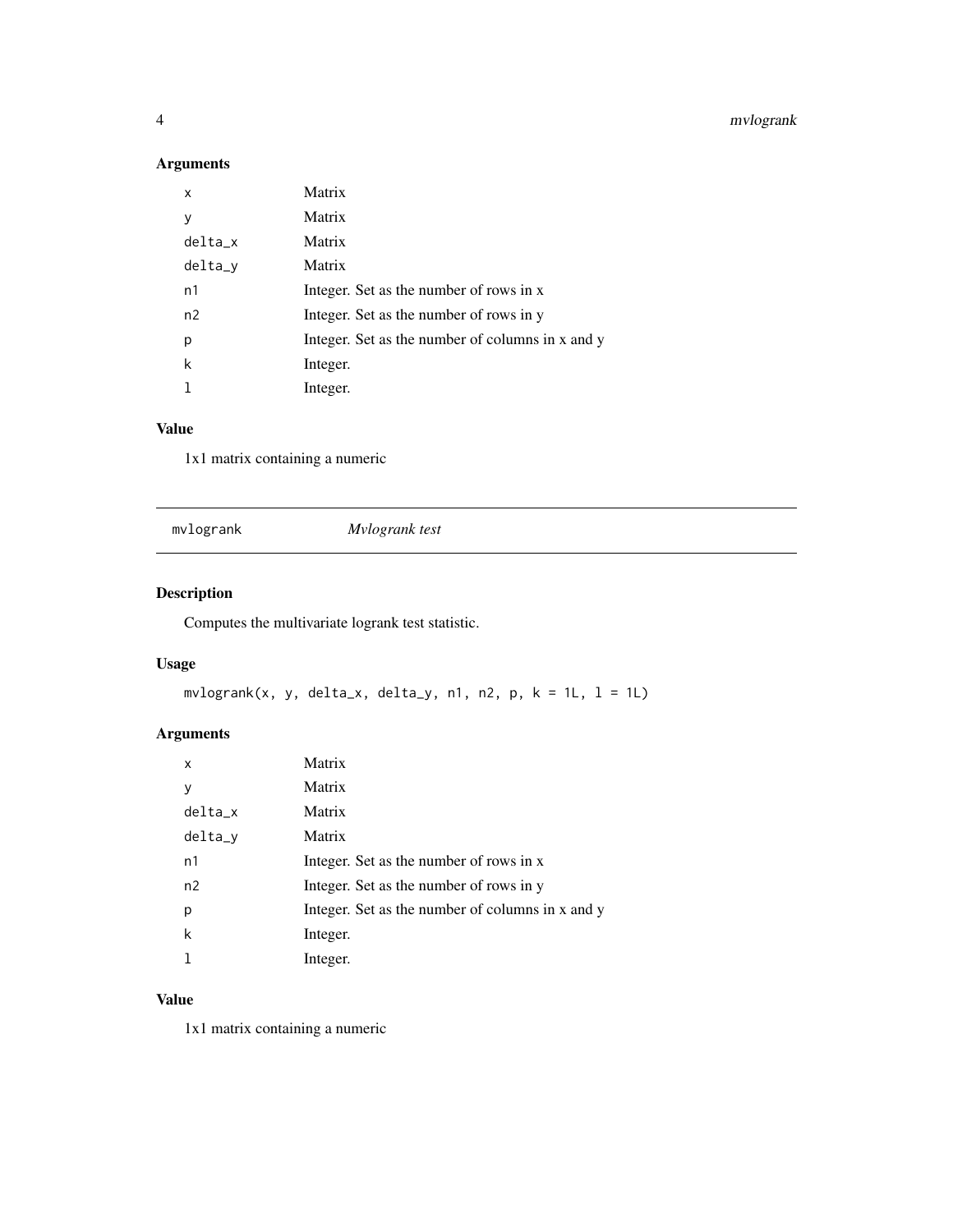<span id="page-4-0"></span>

# Description

Computes the p-value of the multivariate permutation Gehan test described in Persson et al. (2019).

# Usage

 $perm\_gehan(B = 999, z, delta.z, n1)$ 

# Arguments

| B       | An integer specifying the number of permutations to perform. The default is<br>999. It is recommended to use choose_B for choosing B.                            |
|---------|------------------------------------------------------------------------------------------------------------------------------------------------------------------|
|         | A matrix containing the observed (possibly censored) survival times for the two<br>groups. The observations for the first group should be one the first n1 rows. |
| delta.z | A matrix containing the censoring status of each observation in z.                                                                                               |
| n1      | An integer specifying the sample size of the first group.                                                                                                        |

# Details

Multivariate version of the logrank and Gehan tests were described by Wei & Lachin (1984). Persson et al. (2019) described permutation versions of these tests, with improved performance.

### Value

A p-value.

# References

Persson I, Arnroth L, Thulin M (2019). "Multivariate two sample permutation tests for trials with multiple time to event outcomes." *Pharmaceutical Statistics*, 18, 476–485. doi: [10.1002/pst.1938,](https://doi.org/10.1002/pst.1938) <https://doi.org/10.1002/pst.1938>.

Wei LJ, Lachin JM (1984). "Two sample asymptotically distribution free tests for incomplete multivariate observations." *Journal of the American Statistical Association*, 79(387), 653–661. doi: [10.1080/01621459.1984.10478093,](https://doi.org/10.1080/01621459.1984.10478093) <https://doi.org/10.1080/01621459.1984.10478093>.

# Examples

```
# Diabetes data:
?diabetes
# Survival times for the two groups:
x <- as.matrix(subset(diabetes, LASER==1)[c(6,8)])
y <- as.matrix(subset(diabetes, LASER==2)[c(6,8)])
# Censoring status for the two groups:
delta.x <- as.matrix(subset(diabetes, LASER==1)[c(7,9)])
```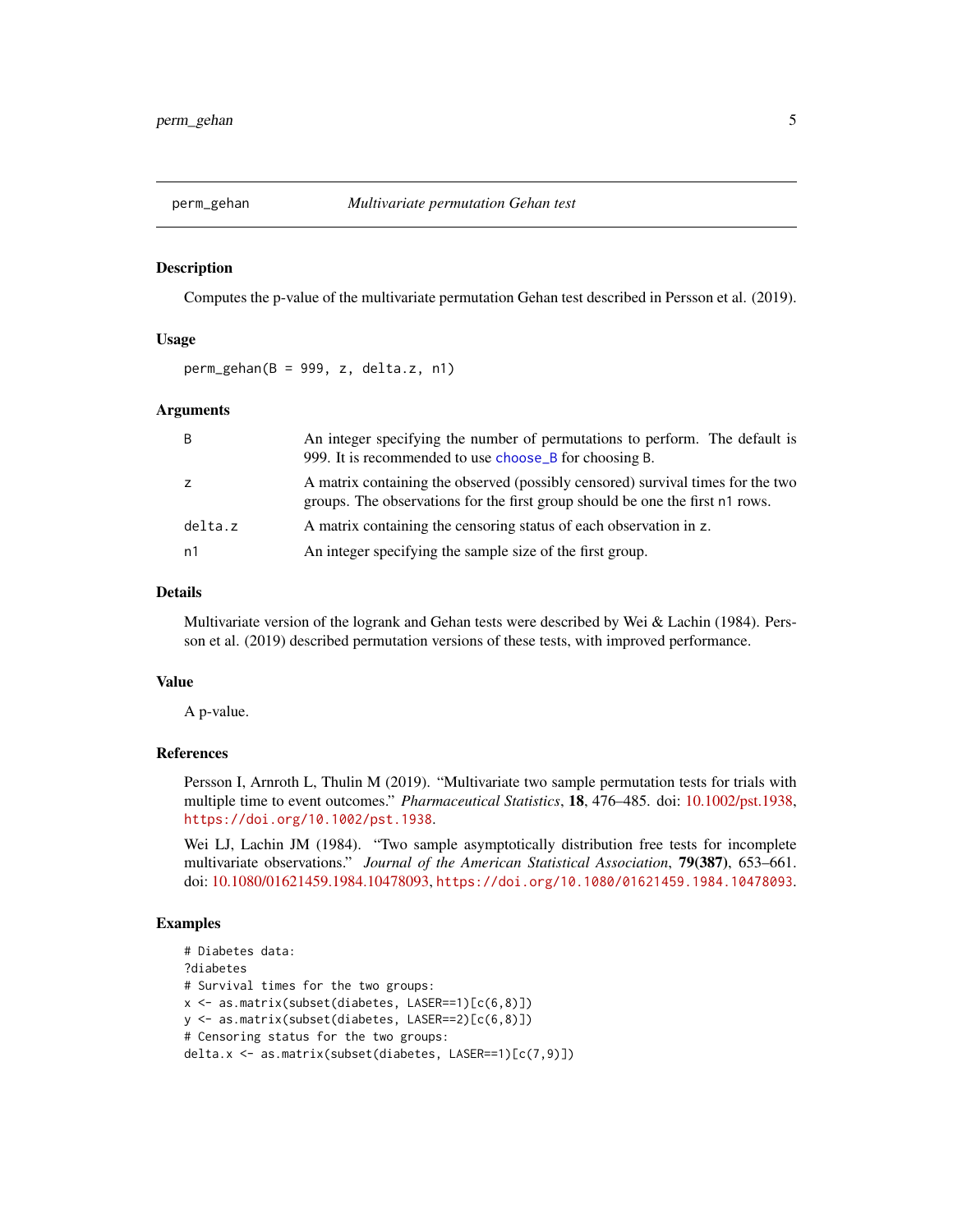```
delta.y <- as.matrix(subset(diabetes, LASER==2)[c(7,9)])
# Create the input for the test:
z \leftarrow rbind(x, y)delta.z <- rbind(delta.x, delta.y)
# Run the test with 50 permutations:
perm\_gehan(B = 50, z, delta.z, n1 = nrow(x))# In most cases, it is preferable to use more than 50
# permutations for computing p-values. choose_B() can
# be used to determine how many permutations are needed.
```
perm\_mvlogrank *Multivariate permutation logrank test*

# **Description**

Computes the p-value of the multivariate permutation logrank test described in Persson et al. (2019).

#### Usage

perm\_mvlogrank(B, z, delta.z, n1)

# Arguments

| B              | An integer specifying the number of permutations to perform. The default is<br>999. It is recommended to use choose B for choosing B.                            |
|----------------|------------------------------------------------------------------------------------------------------------------------------------------------------------------|
| $\overline{z}$ | A matrix containing the observed (possibly censored) survival times for the two<br>groups. The observations for the first group should be one the first n1 rows. |
| delta.z        | A matrix containing the censoring status of each observation in z.                                                                                               |
| n1             | An integer specifying the sample size of the first group.                                                                                                        |

# Details

Multivariate version of the logrank and Gehan tests were described by Wei & Lachin (1984). Persson et al. (2019) described permutation versions of these tests, with improved performance.

# Value

A p-value.

# References

Persson I, Arnroth L, Thulin M (2019). "Multivariate two sample permutation tests for trials with multiple time to event outcomes." *Pharmaceutical Statistics*, 18, 476–485. doi: [10.1002/pst.1938,](https://doi.org/10.1002/pst.1938) <https://doi.org/10.1002/pst.1938>.

Wei LJ, Lachin JM (1984). "Two sample asymptotically distribution free tests for incomplete multivariate observations." *Journal of the American Statistical Association*, 79(387), 653–661. doi: [10.1080/01621459.1984.10478093,](https://doi.org/10.1080/01621459.1984.10478093) <https://doi.org/10.1080/01621459.1984.10478093>.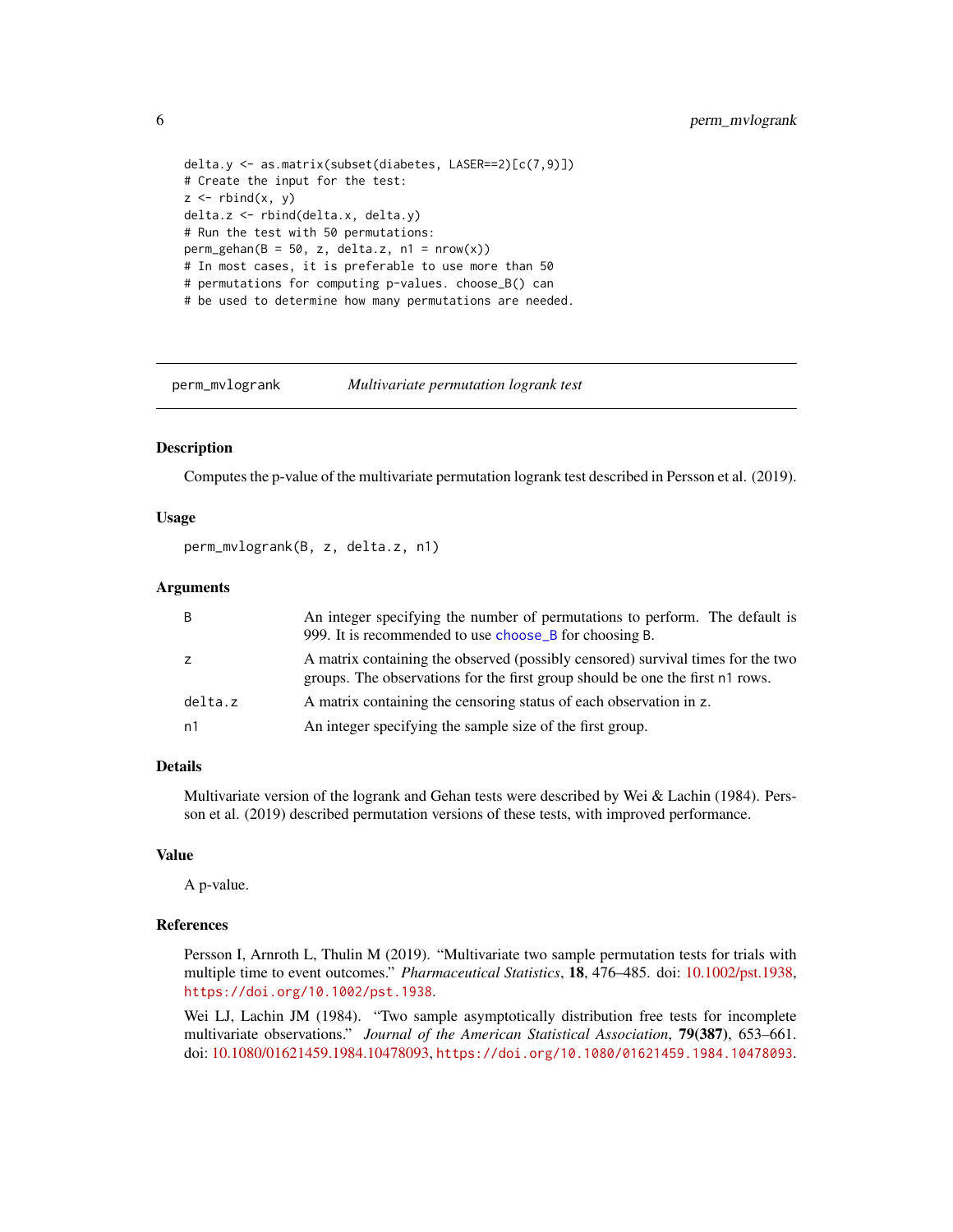#### <span id="page-6-0"></span>wltestdata 7 a  $\sim$  7 and 2008  $\sim$  7 and 2008  $\sim$  7 and 2008  $\sim$  7 and 2008  $\sim$  7 and 2008  $\sim$  7 and 2008  $\sim$  7 and 2008  $\sim$  7 and 2008  $\sim$  7 and 2008  $\sim$  7 and 2008  $\sim$  7 and 2008  $\sim$  7 and 2008  $\sim$  7 and 2008

# Examples

```
# Diabetes data:
?diabetes
# Survival times for the two groups:
x <- as.matrix(subset(diabetes, LASER==1)[c(6,8)])
y <- as.matrix(subset(diabetes, LASER==2)[c(6,8)])
# Censoring status for the two groups:
delta.x <- as.matrix(subset(diabetes, LASER==1)[c(7,9)])
delta.y <- as.matrix(subset(diabetes, LASER==2)[c(7,9)])
# Create the input for the test:
z \leftarrow rbind(x, y)
delta.z <- rbind(delta.x, delta.y)
# Run the test with 50 permutations:
perm_mvlogrank(B = 50, z, delta.z, n1 = nrow(x))
# In most cases, it is preferable to use more than 50
# permutations for computing p-values. choose_B() can
# be used to determine how many permutations are needed.
```
wltestdata *Data randomly generated.*

# Description

Data randomly generated.

# Usage

wltestdata

#### Format

A dataframe containing 47 rows and 9 columns

V1:V9 Randomly generated integers